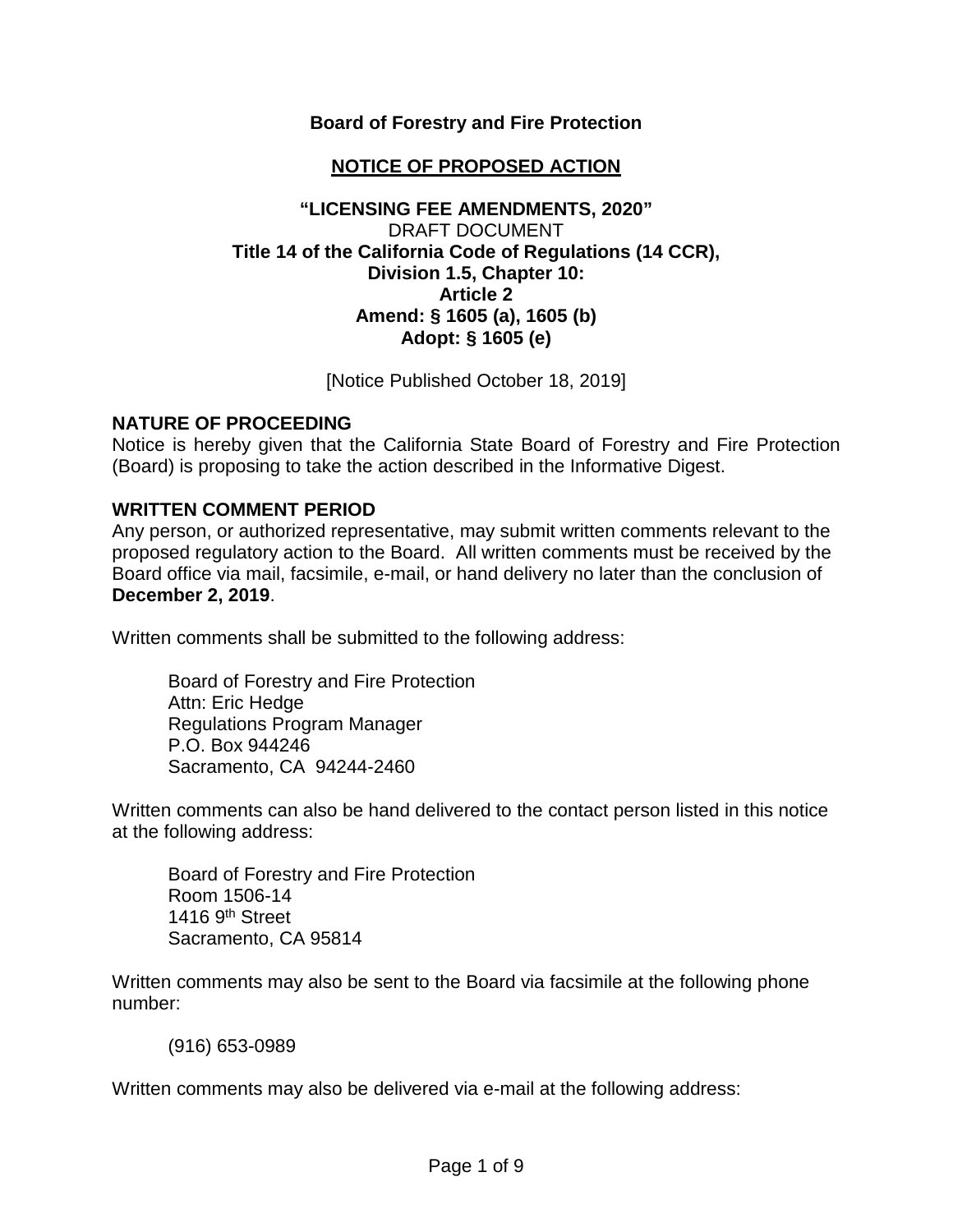# [PublicComments@BOF.ca.gov](mailto:PublicComments@BOF.ca.gov)

The Board has not scheduled a public hearing on this proposed action. However, the Board will hold a hearing if it receives a written request for a public hearing from any interested person, or his or her authorized representative, no later than 15 days before the close of the written comment period. Any request should be made to the contact information provided above.

## **AUTHORITY AND REFERENCE (pursuant to GOV § 11346.5(a)(2) and 1 CCR § 14) 14 CCR § 1122)**

Authority cited: Section 759, Public Resources Code. Reference: Sections 767 and 782, Public Resources Code.

### **INFORMATIVE DIGEST/POLICY STATEMENT OVERVIEW (pursuant to GOV 11346.5(a)(3)(A)-(D))**

The Professional Foresters Law (PFL) (Public Resources Code (PRC) § 750, *et seq*.), declares the existence of a public interest in the management and treatment of the forest resources and timberlands of this state and to provide for the regulation of persons who practice the profession of forestry and whose activities have an impact upon the ecology of forested landscapes and the quality of the forest environment, and through that regulation to enhance the control of air and water pollution, the preservation of scenic beauty, the protection of watersheds by flood and soil erosion control, the production and increased yield of natural resources, including timber, forage, wildlife, and water, and outdoor recreation, to meet the needs of the people.

Pursuant to PRC § 759, the Board is authorized to adopt rules and regulations to affect the provisions of the article (the Professional Foresters Law), including the regulation of persons who practice the profession of forestry and whose activities have an impact upon the ecology of forested landscapes and the quality of the forest environment (PRC § 751).

Additionally, within the PPFL, PRC § 782 requires the Board to "…establish by regulation the amount of fees within the following ranges, and based on a determination by the board of the amount of revenues reasonably necessary to carry out the article." The section then outlines maximum fees for certain specified applications, registrations, and other actions.

The proposed action was developed, in part, in response to budgetary investigations by the Office of Foresters Registration with the assistance from Cal Fire. After several years of review by the Professional Foresters Examination Committee (PFEC), it has been determined that the Registered Professional Foresters (RPF) Fund which is established within PRC § 780 and which is used for the administration of the PFL (PRC § 781), will have insufficient funds to conduct the normal processes and functions for the examination and licensing of Professional Foresters and the Certified Specialty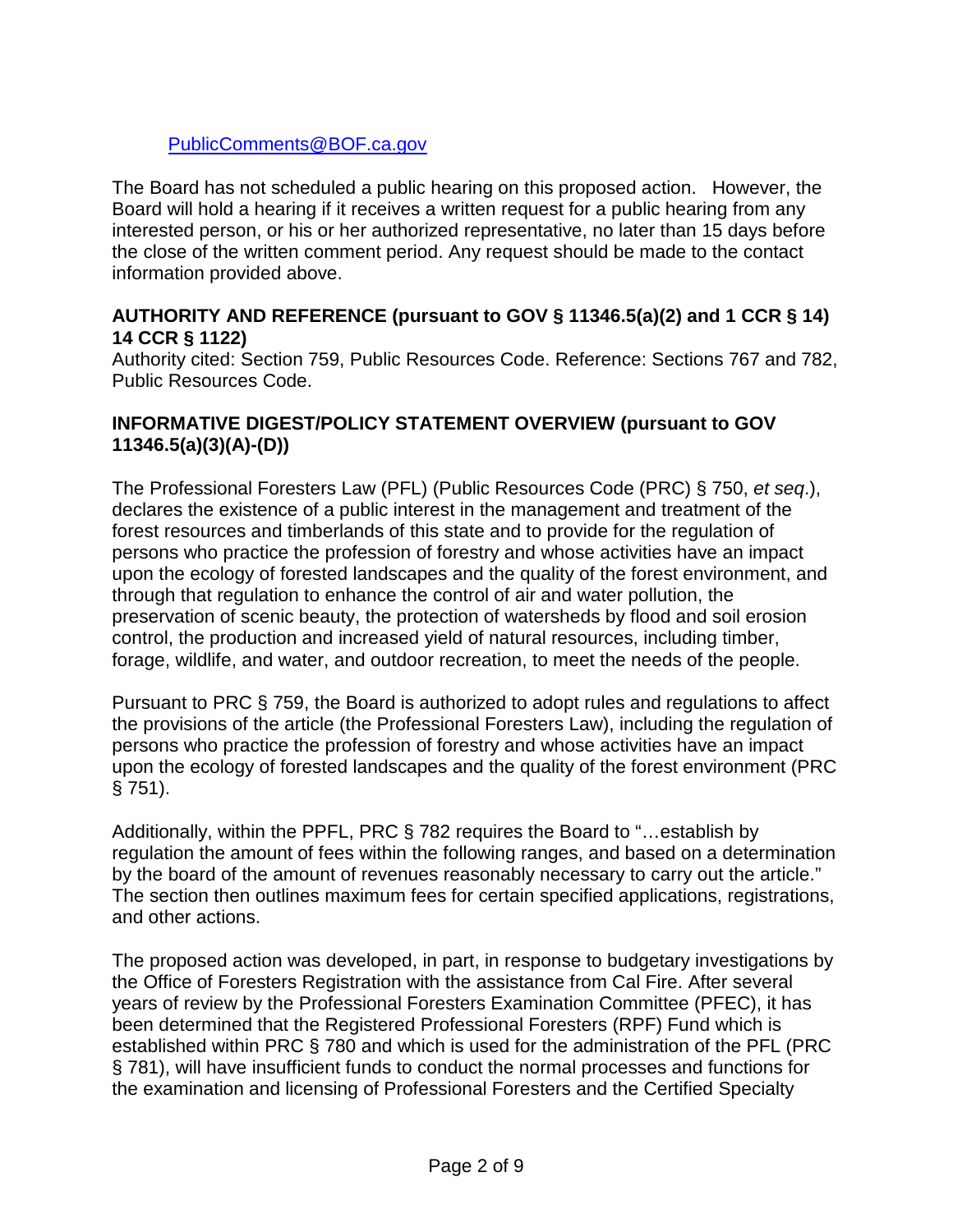program by fiscal 2019-20. Much of this problem stems from a reduced number of registrants and a fee structure that has not changed for 28 years since last revised in 1991.

The PFEC has made recommendations to institute cost cutting measures such as reducing the number of locations for examinations, utilizing State facilities where there is no facility cost for conducting exams, and having the Executive Officer proctor the exam to eliminate expenditures. These actions took effect in 2019. Additionally, the PFEC requested a 10-year forecast of projected fund expenditures with the following assumptions; operation expenses (OE) increased by a nominal rate of inflation (2.6%) annually, personnel expenses (PE) increased by expected pay increases for merit and position salary step, and an assumption that 10% of the registry would either retire their license or put their license in withdrawal status as a result of the projected biennial fee increase for registration renewal. The projection was conducted to provide an analysis of varying combinations of biennial fee levels, potential cost reduction actions and the resulting annual revenue growth or reduction throughout the 10-year projection period.

The problem is that, even with various cost-cutting measures which have already been implemented, the Registered Professional Foresters Fund will not be solvent enough for continued effective administration of the Professional Foresters law in the near future. Additionally, outreach and surveys from the PFEC indicates that approximately 10% of RPFs will relinquish their license upon increased costs of renewals, both adding to the fund insolvency and eliminating valuable professional foresters from the workforce at a time where the implementation of forest health or fuel reduction projects, many of which require RPF involvement, are most necessary in order to address fire hazards and ecological issues facing forests throughout the state. Additionally, it can be assumed that many of those individuals who will abandon their license are those closer to the end of their career who, though they may not engage in specific activities which require a license, have the most professional experience and are able to pass on that experience and knowledge to emergent professionals and trainees. Finally, the funds which are available for the administration of the PFL are generated through fees collected pursuant to the PFL and, though good governance would establish requirements for the evaluation of these funds to ensure continued administration of the PFL for the public good, no such mechanism exists.

Data was utilized from Cal Fire accounting reports. Utilizing the PFEC projection assumptions and the historic and forecasted accounting and revenue projections from Cal Fire, it was determined that a minimum biennial fee to maintain fund integrity and build fund surplus for long term solvency under the assumptions listed above, will require at a minimum 84% increase in the current renewal fee for Registered Professional Foresters (RPF). Additionally, the PFEC in deliberation requested a similar fee increase for Specialty Certificates of 85.7%, and requested increases in all nonrenewal related fees itemized in PRC 1605 to the maximum detailed in statute (PRC § 782) under the Professional Foresters Law.

Additional administrative changes were requested by the PFEC to include amending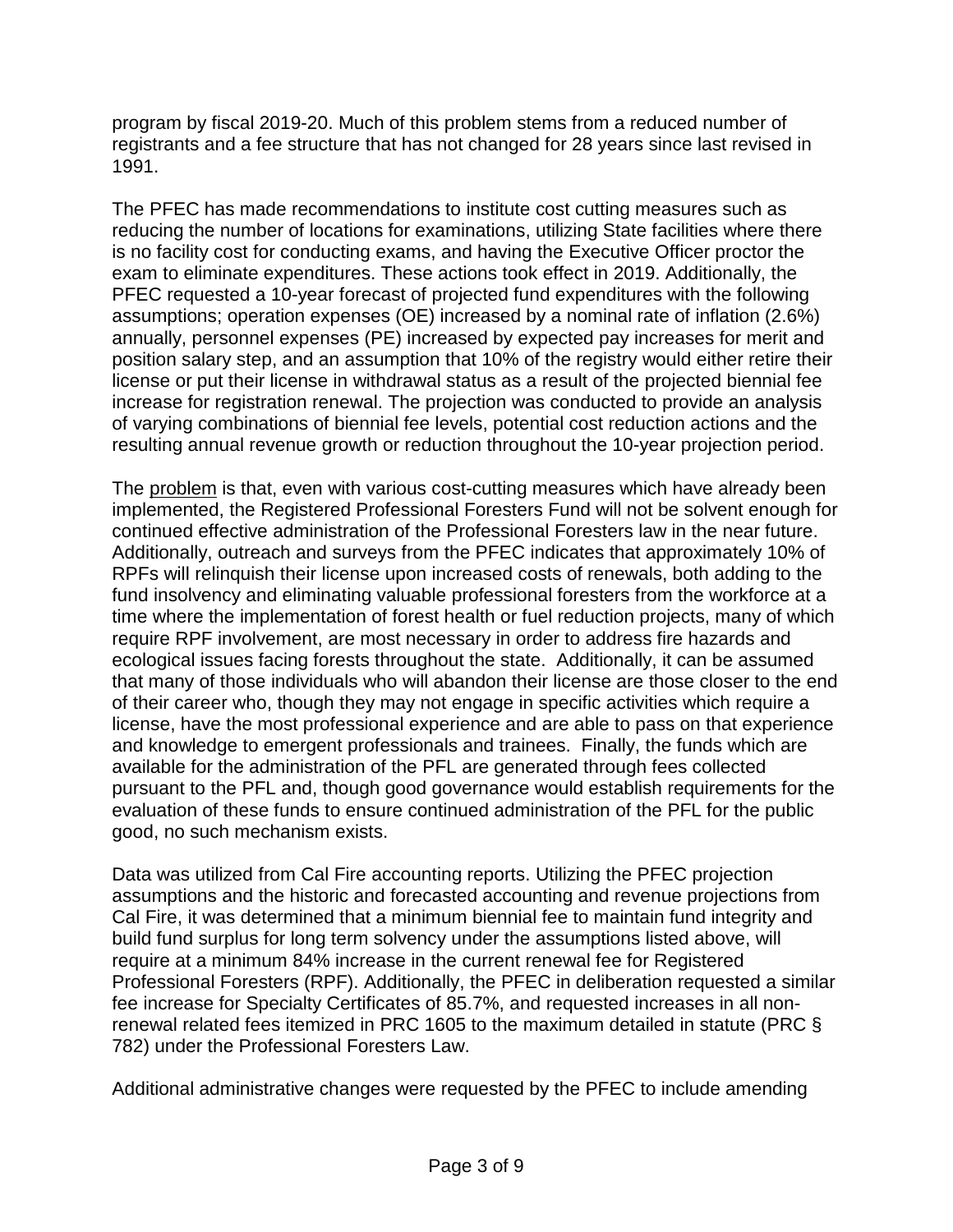### 14 CCR § 1605 as follows:

- Amend 14 CCR § 1605 (a) to allow for fee payments by credit card to expedite and reduce expenses associated with fee payment processing.
- Adopt 14 CCR  $\S$  1605 (b)(10) to provide a renewal fee discount of  $\S$  100 biennially for any Registered Professional Forester (RPF) with 30 or more years of registration as a Professional Forester to offset likely voluntary relinquishment and license withdrawal resulting from fee increases and to maintain qualified supervising RPFs to meet the intent of 14 CCR § 1622, that RPF license applicants work three years under a registrant as part of the condition to qualify for the RPF examination.
- Adopt 14 CCR § 1605 (e) to require the PFEC to periodically evaluate renewal fees at least every five years for any necessary fee changes condition of available funds.

The purpose of the proposed action is to raise renewal and other fees to ensure the continued functions of the Office of Foresters Registration including; the review of applicants for examination, examination development and implementation, proctoring, and grading. Other functions supported by the RPF fund include complaint review, investigations, complaint processing, litigation, record keeping, renewal processing, distribution of licensing information to the registry, and general administration of the Professional Foresters Law. The purpose is to also provide for efficient payment processing for registrants, clarify the process and procedures for appeals of examinations and qualifications for license applicants, and to support the fund through implementation of fund reviews every five years at a minimum, and fee discounts to retain the most experienced professional forester registrants to help offset revenue losses and retain experienced RPFs.

The effect of the proposed action is to increase the available revenue to the RPF fund at operable levels by increasing certain fees associated with the Office of Professional Foresters Registration. Retaining the roughly ten percent of Register Professional Foresters with over 30 years in the registry who may otherwise abandon their license through a one hundred dollar discount in their biennial renewal fee. Reducing the processing cost and expediting fee payment for registrants through the allowance of online credit card payments. Ensuring the RPF fund solvency by requiring the PFEC to review the fund condition periodically.

The benefit of the proposed action is fund solvency so the processes and benefits of licensing for Registered Professional Foresters and Certified Specialists are maintained and the continual support and administration of the Professional Foresters Law is achieved, preserving the associated environmental benefits from having trained, licensed professionals to remain engaged in the professional practice of forestry as well as to oversee the work product of license applicants, consistent with 14 CCR § 1622.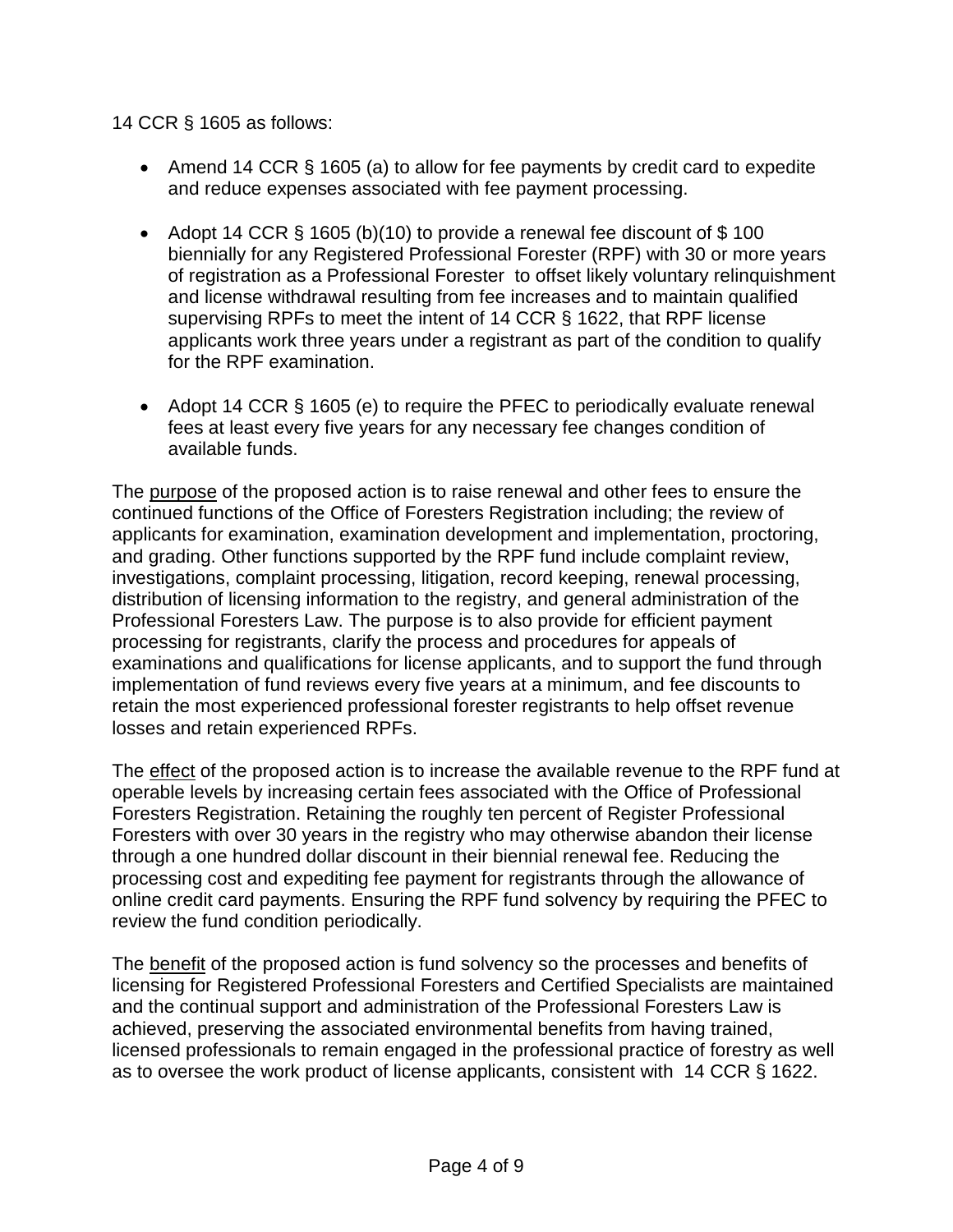There is no comparable Federal regulation or statute.

Board staff conducted an evaluation on whether or not the proposed action is inconsistent or incompatible with existing State regulations pursuant to **GOV § 11346.5(a)(3)(D)**.State regulations related to the proposed action were, in fact, relied upon in the development of the proposed action to ensure the consistency and compatibility of the proposed action with existing State regulations. Otherwise, Board staff evaluated the balance of existing State regulations related to licensing fees for Professional Foresters and Certified Specialists and found no existing State regulations that met the same purpose as the proposed action. Based on this evaluation and effort, the Board has determined that the proposed regulations are neither inconsistent nor incompatible with existing State regulations. The proposed regulation is entirely consistent and compatible with existing Board rules.

Statute to which the proposed action was compared: PRC §§ 750 *et seq.*

# **MANDATED BY FEDERAL LAW OR REGULATIONS**

The proposed action is not mandated by Federal law or regulations.

The proposed action neither conflicts with, nor duplicates, Federal regulations.

There are no comparable Federal regulations related to licensing fees for Professional Foresters of Certified Specialists. No existing Federal regulations meeting the same purpose as the proposed action were identified.

# **OTHER STATUTORY REQUIREMENTS (pursuant to GOV § 11346.5(a)(4))**

There are no other matters as are prescribed by statute applicable to the specific State agency or to any specific regulation or class of regulations.

# **LOCAL MANDATE (pursuant to GOV § 11346.5(a)(5)).**

The proposed action does not impose a mandate on local agencies or school districts.

# **FISCAL IMPACT (pursuant to GOV § 11346.5(a)(6))**

There is no cost to any local agency or school district that is required to be reimbursed under Part 7 (commencing with Section 17500) of Division 4 of the Government Code.

A local agency or school district has the authority to levy service charges, fees, or assessments sufficient to pay for the program or level of service mandated by the act, within the meaning of Section 17556 of the Government Code.

The proposed action will not result in the imposition of other non-discretionary costs or savings to local agencies.

The proposed action will not result in costs or savings in Federal funding to the State.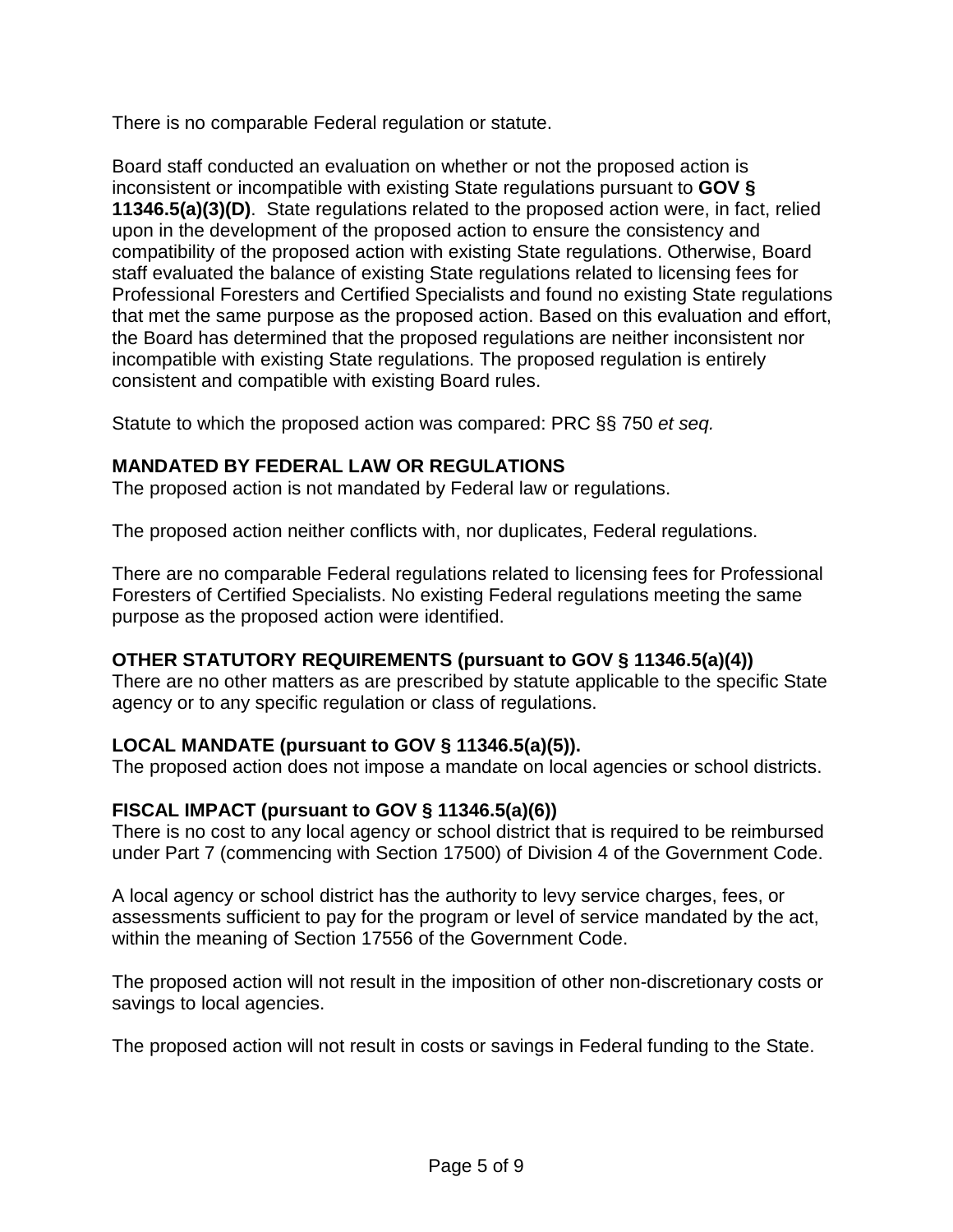The proposed action will not result in costs to any State agency. The proposed action represents a expansion of existing regulations related to licensing fees which will improve the ability of the State agency to operate.

The proposed action will not result in the imposition of other non-discretionary costs or savings to local agencies.

# **HOUSING COSTS (pursuant to GOV § 11346.5(a)(12))**

The proposed action will not significantly affect housing costs.

### **SIGNIFICANT STATEWIDE ADVERSE ECONOMIC IMPACT DIRECTLY AFFECTING BUSINESS, INCLUDING ABILITY TO COMPETE (pursuant to GOV §§ 11346.3(a), 11346.5(a)(7) and 11346.5(a)(8))**

The Board has made an initial determination that the amendment of this regulation may have a significant, statewide adverse economic impact directly affecting business, including the ability of California businesses to compete with businesses in other states.

The types of businesses that will be affected are Registered Professional Foresters, Certified Specialists, and the employers of those individuals which may compensate those licensed professionals for the costs of licensing.

There are no reporting, recordkeeping, or other compliance requirements which would result from the proposed action, as those mechanisms are already extant within Board regulation.

The Board has considered proposed alternatives that would lessen any adverse economic impact on business and invites you to submit proposals. Submissions may include the following considerations:

- (i) The establishment of differing compliance or reporting requirements or timetables that take into account the resources available to businesses.
- (ii) Consolidation or simplification of compliance and reporting requirements for businesses.
- (iii) The use of performance standards rather than prescriptive standards.
- (iv) Exemption or partial exemption from the regulatory requirements for businesses.

**FACTS, EVIDENCE, DOCUMENTS, TESTIMONY, OR OTHER EVIDENCE RELIED UPON TO SUPPORT INITIAL DETERMINATION IN THE NOTICE THAT THE PROPOSED ACTION WILL NOT HAVE A SIGNIFICANT ADVERSE ECONOMIC IMPACT ON BUSINESS (pursuant to GOV § 11346.2(b)(5) and GOV § 11346.5(a)(8))** Contemplation by the Board of the economic impact of the provisions of the proposed action through the lens of the decades of contemplating the implementation of the Professional Foresters Law that the Board brings to bear on regulatory development. Additionally, data was utilized from CAL FIRE accounting reports for necessary operating costs associated with the implementation of the Professional Foresters Law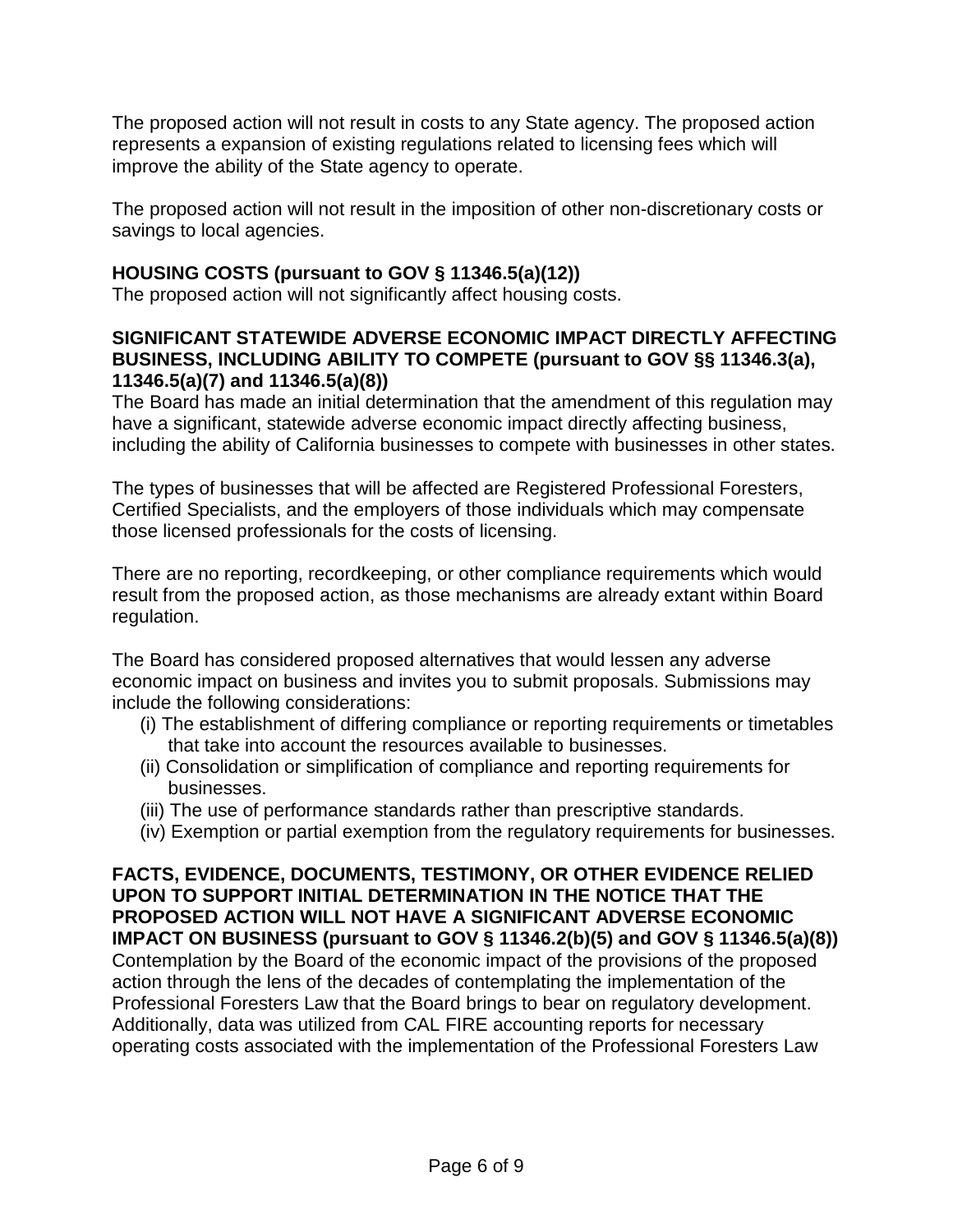# **STATEMENTS OF THE RESULTS OF THE ECONOMIC IMPACT ASSESSMENT (EIA)**

The results of the economic impact assessment are provided below pursuant to **GOV § 11346.5(a)(10)** and prepared pursuant to **GOV § 11346.3(b)(1)(A)-(D)**. The proposed action:

- Will not create jobs within California (GOV § 11346.3(b)(1)(A));
- Will not eliminate jobs within California (GOV § 11346.3(b)(1)(A));
- Will not create new businesses  $(GOV \S 11346.3(b)(1)(B));$
- Will not eliminate existing businesses within California (GOV § 11346.3(b)(1)(B));
- Will not affect the expansion or contraction of businesses currently doing business within California (GOV § 11346.3(b)(1)(C));
- Will yield nonmonetary benefits (GOV § 11346.3(b)(1)(D)). For additional information on the benefits of the proposed regulation, please see anticipated benefits found under the Informative Digest/Policy Statement Overview.

# **COST IMPACTS ON REPRESENTATIVE PERSON OR BUSINESS (pursuant to GOV § 11346.5(a)(9))**

A representative person (an RPF or CS) would be subjected to a bi-annual licensing renewal fee increase of between \$50 to \$160, depending upon license type and years of experience.

# **BUSINESS REPORT (pursuant to GOV §§ 11346.5(a)(11) and 11346.3(d))**

The proposed action does not impose a business reporting requirement.

# **SMALL BUSINESS (defined in GOV 11342.610)**

Small businesses, within the meaning of GOV § 11342.610, may be affected by the proposed action. It is estimated that roughly 10 percent of those businesses affected by the proposed action (i.e. those businesses which are, or cover the fees for, Registered Professional Foresters or Certified Specialists), are small businesses, as described within GOV § 11342.610, though the total number of those businesses are unknown. These small businesses are legally required to comply with the proposed amendments.

Small business, pursuant to 1 CCR § 4(a):

- (1) Is legally required to comply with the regulation;
- (2) Is not legally required to enforce the regulation;
- (3) Does not derive a benefit from the enforcement of the regulation;
- (4) May not incur a detriment from the enforcement of the regulation if they do not comply with the regulation.

Pursuant to 1 CCR § (b), the reason(s) the regulation affects small business are the same as provided in the Economic Impact Analysis in the Initial Statement of Reasons.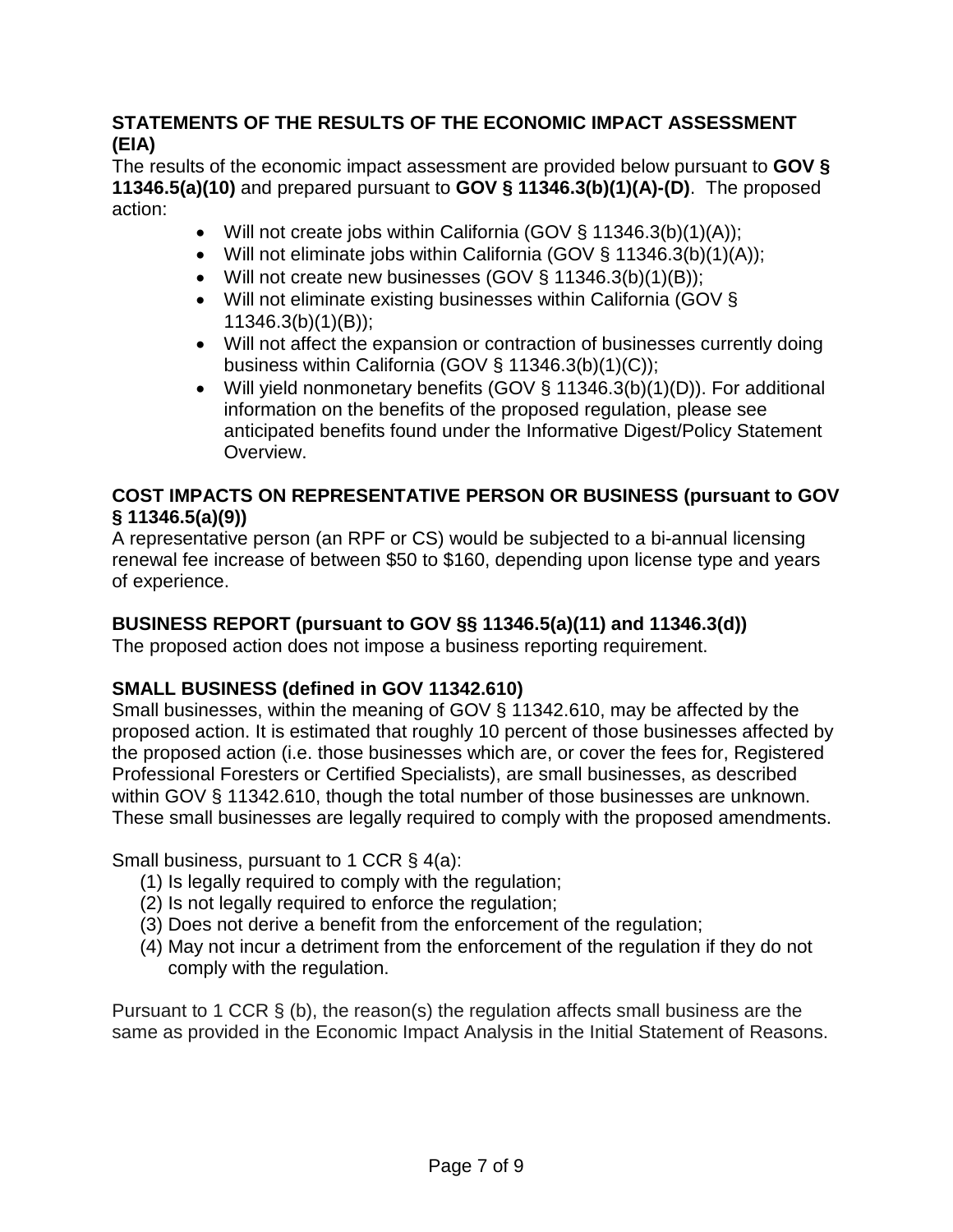# **CONSIDERATION OF ALTERNATIVES**

In accordance with **GOV § 11346.5(a)(13)**, the Board must determine that no reasonable alternative it considered, or that has otherwise been identified and brought to the attention of the Board, would be more effective in carrying out the purpose for which the action is proposed, or would be as effective and less burdensome to affected private persons than the proposed action, or would be more cost-effective to affected private persons and equally effective in implementing the statutory policy or other provision of law.

# **CONTACT PERSON**

Requests for copies of the proposed text of the regulations, the Initial Statement of Reasons, modified text of the regulations and any questions regarding the substance of the proposed action may be directed to:

Board of Forestry and Fire Protection Attn: Eric Hedge Regulations Program Manager P.O. Box 944246 Sacramento, CA 94244-2460 Telephone: (916) 653-8007

The designated backup person in the event Mr. Hedge is not available is Matt Dias, Executive Officer for the Board of Forestry and Fire Protection. Mr. Dias may be contacted at the above address or phone.

# **AVAILABILITY STATEMENTS (pursuant to GOV § 11346.5(a) (16), (18))**

All of the following are available from the contact person:

- 1. Express terms of the proposed action using UNDERLINE to indicate an addition to the California Code of Regulations and STRIKETHROUGH to indicate a deletion.
- 2. Initial Statement of Reasons, which includes a statement of the specific purpose of each adoption, amendment, or repeal, the problem the Board is addressing, and the rationale for the determination by the Board that each adoption, amendment, or repeal is reasonably necessary to carry out the purpose and address the problem for which it is proposed.
- 3. The information upon which the proposed action is based (pursuant to **GOV § 11346.5(b)**).
- 4. Changed or modified text. After considering all timely and relevant comments received, the Board may adopt the proposed regulations substantially as described in this notice. If the Board makes modifications which are sufficiently related to the originally proposed text, it will make the modified text—with the changes clearly indicated—available to the public for at least 15 days before the Board adopts the regulations as revised. Notice of the comment period on changed regulations, and the full text as modified, will be sent to any person who submitted comments during the public comment period, or requested notification of the availability of such changes from the Board of Forestry and Fire Protection.